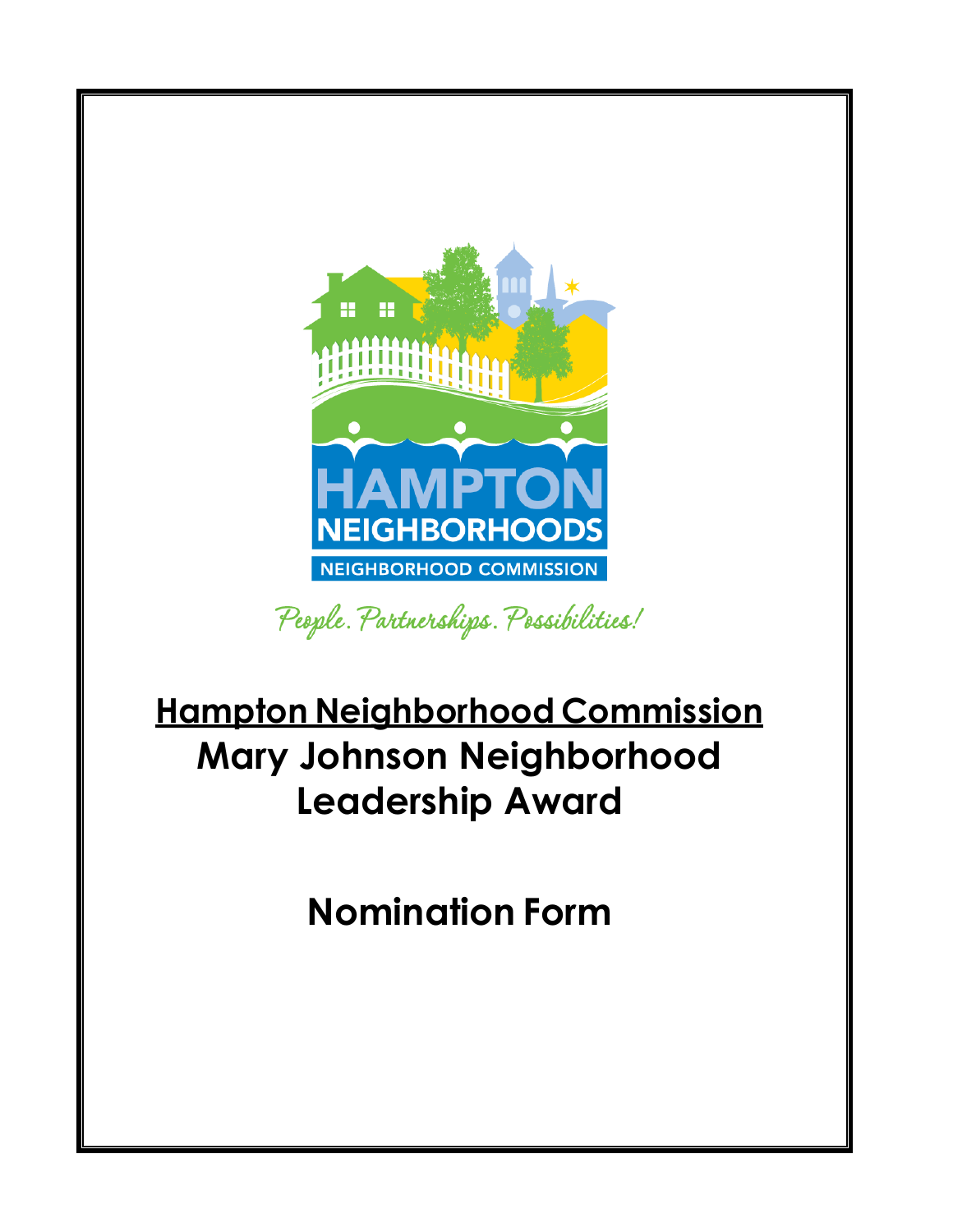

## **Hampton Neighborhood Commission Mary Johnson Neighborhood Leadership Award**  *Guidelines*

People. Partnerships. Possibilities!

## **I. Guidelines**

### **Mary Johnson Neighborhood Leadership Award**

Mary B. Johnson (12/25/1915 - 07/13/11) was a foundational leader in the Newtown neighborhood for over 40 years. Her work as an educator, a principal, and community volunteer exemplified her belief in service learning, education equality, and citizenship. As a community leader she embodied many of the ideals that make Hampton's neighborhoods great – everyone has value and everyone makes a difference.

This award is open to any citizen of Hampton that has demonstrated the key qualities of a good neighborhood leader. These qualities include, but are not limited to:

- An inclusive approach,
- Asset-based focus,
- A partnership builder, and
- A care and commitment for their community

The leadership and advocacy of the individual's effort must have been performed in a volunteer capacity. The work of the individual must have addressed social, civic, and/or cultural aspects of a Hampton neighborhood during the past year.

- **A.** Please submit the following information (All information listed below is required to be eligible for consideration):
	- Completed nomination form
	- Any supporting documents (i.e. letters of support, photos, event fliers, newsletters, presentations…)
- **B.** Please make sure you have completed the check list before you submit the nomination form (which is attached to the back of this nomination form).
- **C.** All nomination forms must be received no later than 4:30 p.m. on February 22, 2018. Forms can be hand delivered, mailed, faxed or e-mailed to: Address: Community Development Department 22 Lincoln Street Hampton, Virginia 23669
- **D.** All nominees will be invited to attend the "Hampton You Make A Difference" event where awards will be present to the selected nominee.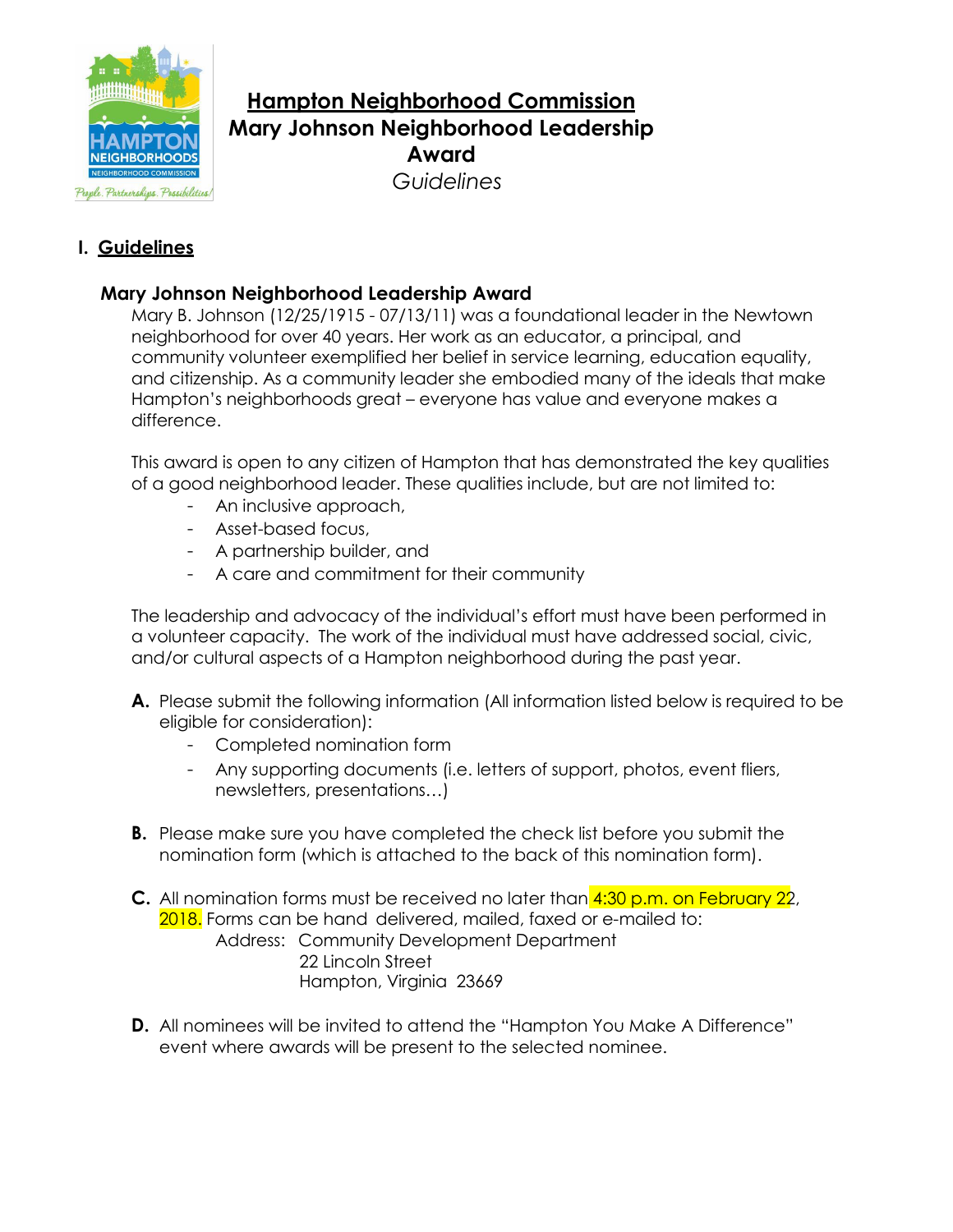| <b>Nominee Information:</b><br>Mary Johnson Neighborhood<br>Nominee's Organization (If applicable): Nomination of the contract of the contract of the contract of the contract of the contract of the contract of the contract of the contract of the contract of the contract of the cont<br><b>Street Address:</b><br>State<br>City<br>$\overline{Zip}$<br>Fax:<br>Evening<br>Day<br>Please indicate a contact person who is submitting the nomination. The contact person<br>should be able to answer specific questions regarding the application and nominee.<br><b>Street Address:</b><br>City<br><b>State</b><br>Zip<br>Telephone:<br>Fax:<br>Evening<br>Day | Pagle, Partnerslips, Passibilities/ | <b>Hampton Neighborhood Commission</b><br>Mary Johnson Neighborhood<br>Leadership Award<br>Nomination Form |  |  |
|---------------------------------------------------------------------------------------------------------------------------------------------------------------------------------------------------------------------------------------------------------------------------------------------------------------------------------------------------------------------------------------------------------------------------------------------------------------------------------------------------------------------------------------------------------------------------------------------------------------------------------------------------------------------|-------------------------------------|------------------------------------------------------------------------------------------------------------|--|--|
|                                                                                                                                                                                                                                                                                                                                                                                                                                                                                                                                                                                                                                                                     |                                     |                                                                                                            |  |  |
|                                                                                                                                                                                                                                                                                                                                                                                                                                                                                                                                                                                                                                                                     |                                     |                                                                                                            |  |  |
|                                                                                                                                                                                                                                                                                                                                                                                                                                                                                                                                                                                                                                                                     |                                     |                                                                                                            |  |  |
|                                                                                                                                                                                                                                                                                                                                                                                                                                                                                                                                                                                                                                                                     |                                     |                                                                                                            |  |  |
|                                                                                                                                                                                                                                                                                                                                                                                                                                                                                                                                                                                                                                                                     |                                     |                                                                                                            |  |  |
|                                                                                                                                                                                                                                                                                                                                                                                                                                                                                                                                                                                                                                                                     |                                     |                                                                                                            |  |  |
|                                                                                                                                                                                                                                                                                                                                                                                                                                                                                                                                                                                                                                                                     |                                     |                                                                                                            |  |  |
|                                                                                                                                                                                                                                                                                                                                                                                                                                                                                                                                                                                                                                                                     |                                     |                                                                                                            |  |  |
|                                                                                                                                                                                                                                                                                                                                                                                                                                                                                                                                                                                                                                                                     |                                     |                                                                                                            |  |  |
|                                                                                                                                                                                                                                                                                                                                                                                                                                                                                                                                                                                                                                                                     |                                     |                                                                                                            |  |  |
|                                                                                                                                                                                                                                                                                                                                                                                                                                                                                                                                                                                                                                                                     |                                     |                                                                                                            |  |  |
|                                                                                                                                                                                                                                                                                                                                                                                                                                                                                                                                                                                                                                                                     |                                     |                                                                                                            |  |  |

Please indicate the appropriate category in which your nomination applies (one per form):

#### **Nominee Summary:**

Tell us why the nominee was chosen (one or two sentences):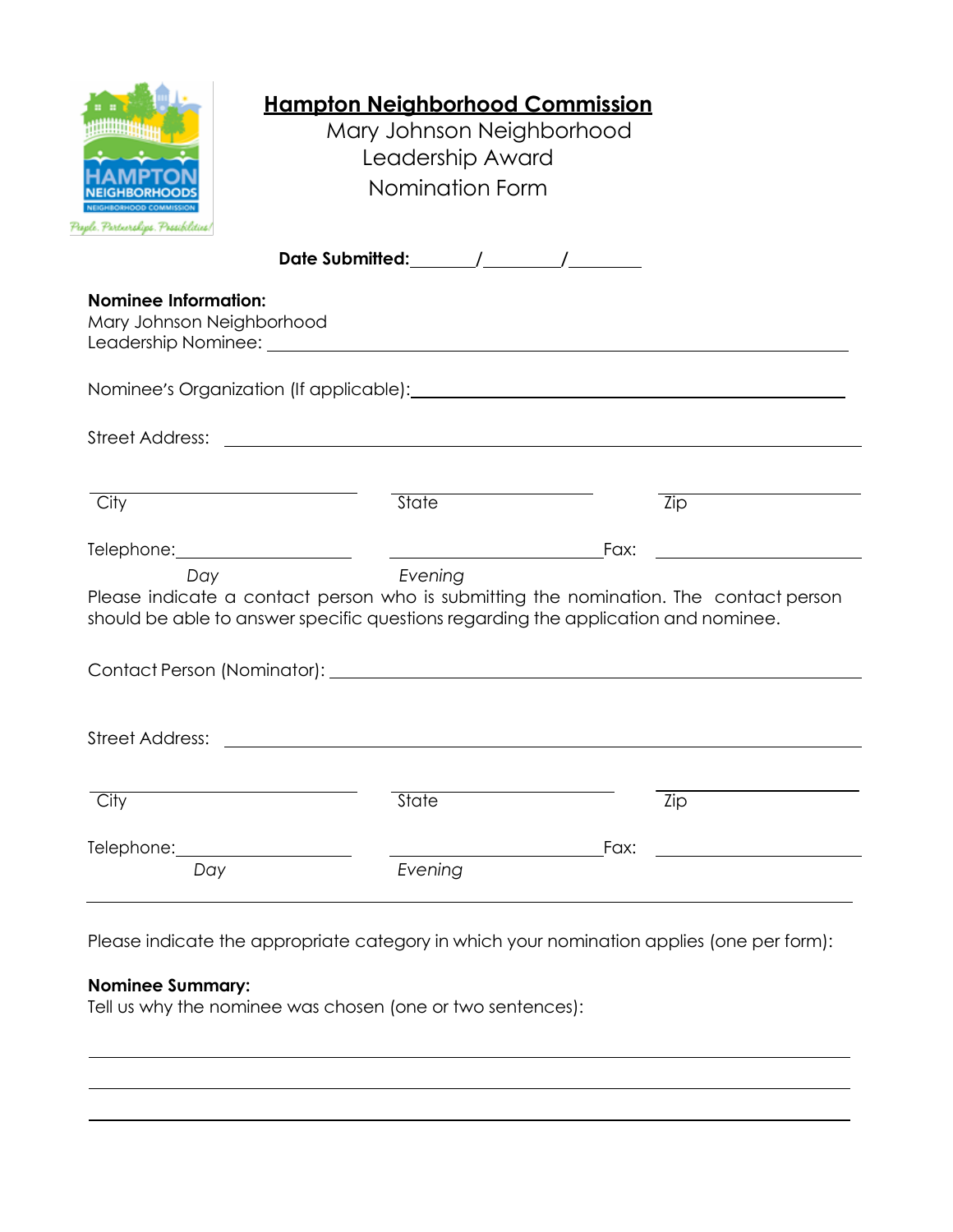#### **Supporting Information/Description:**

Provide background information that describes the activity/nominee and why they are being nominated. Please limit your answer to no more than 750 words.

Additional supporting documents are required to be submitted with the form [i.e. letters of support, project photos, project maps event fliers, newsletters, presentations, etc.]. Limited to 2-3 attachments per application.

#### **Submission Information:**

Applications are to be received by 4:30pm on Feb. 16, 2018 by hand-delivering, mailing to Jasmine Bryson with the Community Development Department, 22 Lincoln Street, Hampton, Virginia 23669, faxing to757-728-2449, or emailing to *ibryson@hampton.gov*.